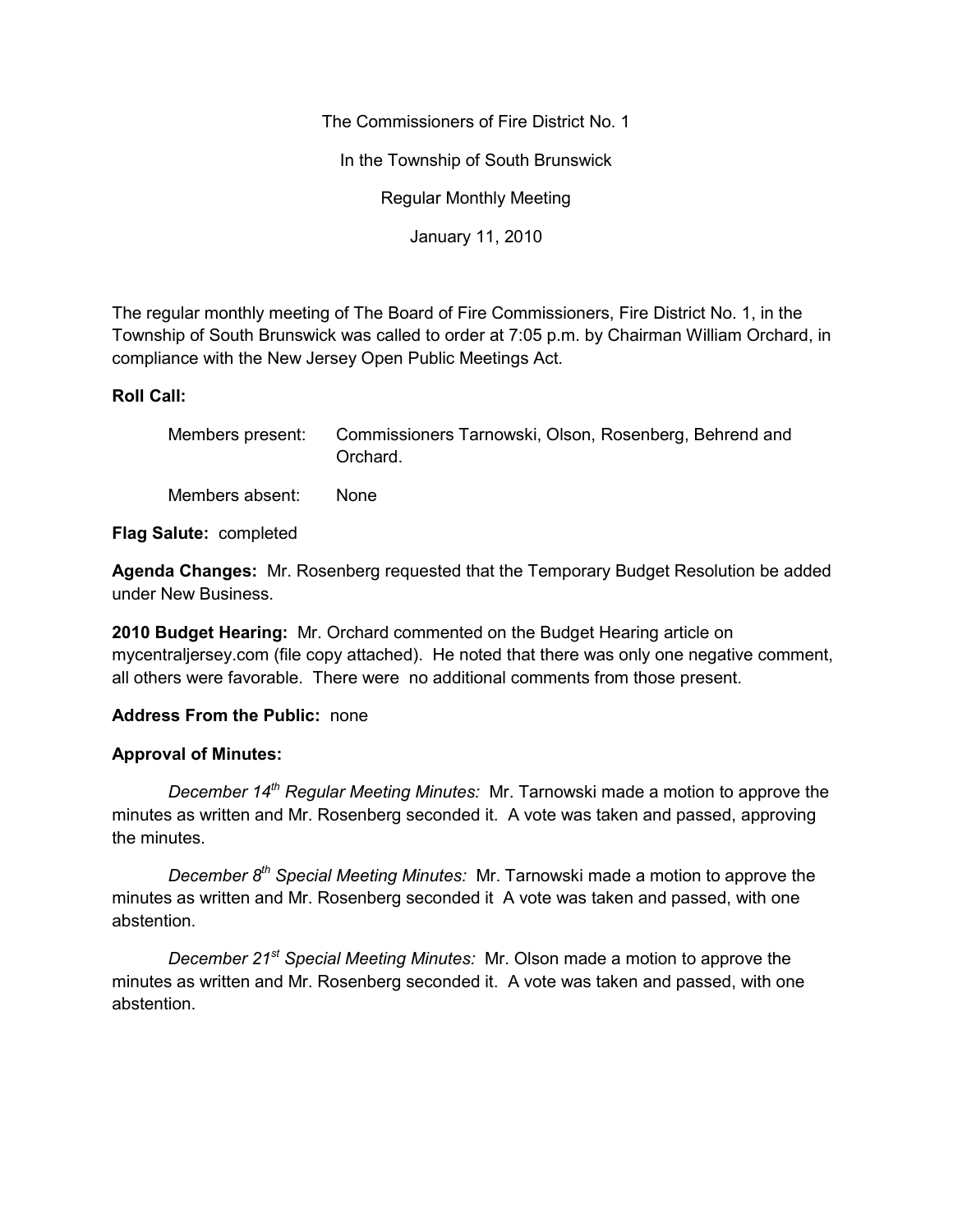#### **Reports:**

Line Activities – Chief Perez reported the following statistics for the year: 305 Total Events, resulting in 4824.2 Total Man-Hours and an Average # or Firefighter's Per Event of 11.970, which is very good. The year rounded out with 225 Total Emergency Calls for a total of 2350.5 Total Man-Hours. There were 32 Training Drills and 44 Total Duty Events. The Chief noted that it was a busy year, not only with fire events but with events aimed at informing and helping the public. Chief Perez stated that based on a calculation available through the International Association of Fire Chiefs, the man-hours volunteered this year by Kendall Park firefighters would cost \$116,746 if they were paid.

The Chief reported that the LOSAP results are completed and will be posted this evening (file copy attached).

Finally, Chief Perez reported that the Santacade was done on a Monday night, due to being snowed out and rained out. There were a couple of complaints about residents not seeing the event. The Chief has addressed the concerns and explained to those residents the reasons.

President – The President reported that Executive Policy Guidelines are available, however, they have not changed from 2009. He stated that the major focus for 2010 will be working to get the addition going and increase membership.

Treasurer's Report & Voucher List – Mr. Rosenberg presented his report, which included moving Resolution 10/11 – 10; Adoption of Temporary Budget (file copies attached). A roll call vote was taken on the resolution: Mr. Tarnowski-yes; Mr. Olson-yes; Mr. Behrend-yes; Mr. Rosenberg-yes and Mr. Orchard-yes. The resolution passed unanimously.

Mr. Rosenberg stated that there were a few line items that went over budget, however, the bottom line is fine.

The Commissioners reviewed the Voucher List. There were a few questions which Mr. Rosenberg addressed.

Mr. Orchard reported that Workman's Comp bill for \$11,000+ was paid in November. Liberty Mutual did an audit and indicated that an additional \$13K is necessary. He contacted the agent who will investigate this issue and get back to Mr. Orchard. He noted that the Board has not filed a claim in the last five years, so something is definitely wrong. There will be no payment until the situation is resolved. Mr. Orchard stated that there is a JIF program, which lumps multiple fire districts together to share in costs. He has researched the program and determined that it doesn't seem like a good thing to become involved in, unless the cost is extremely attractive.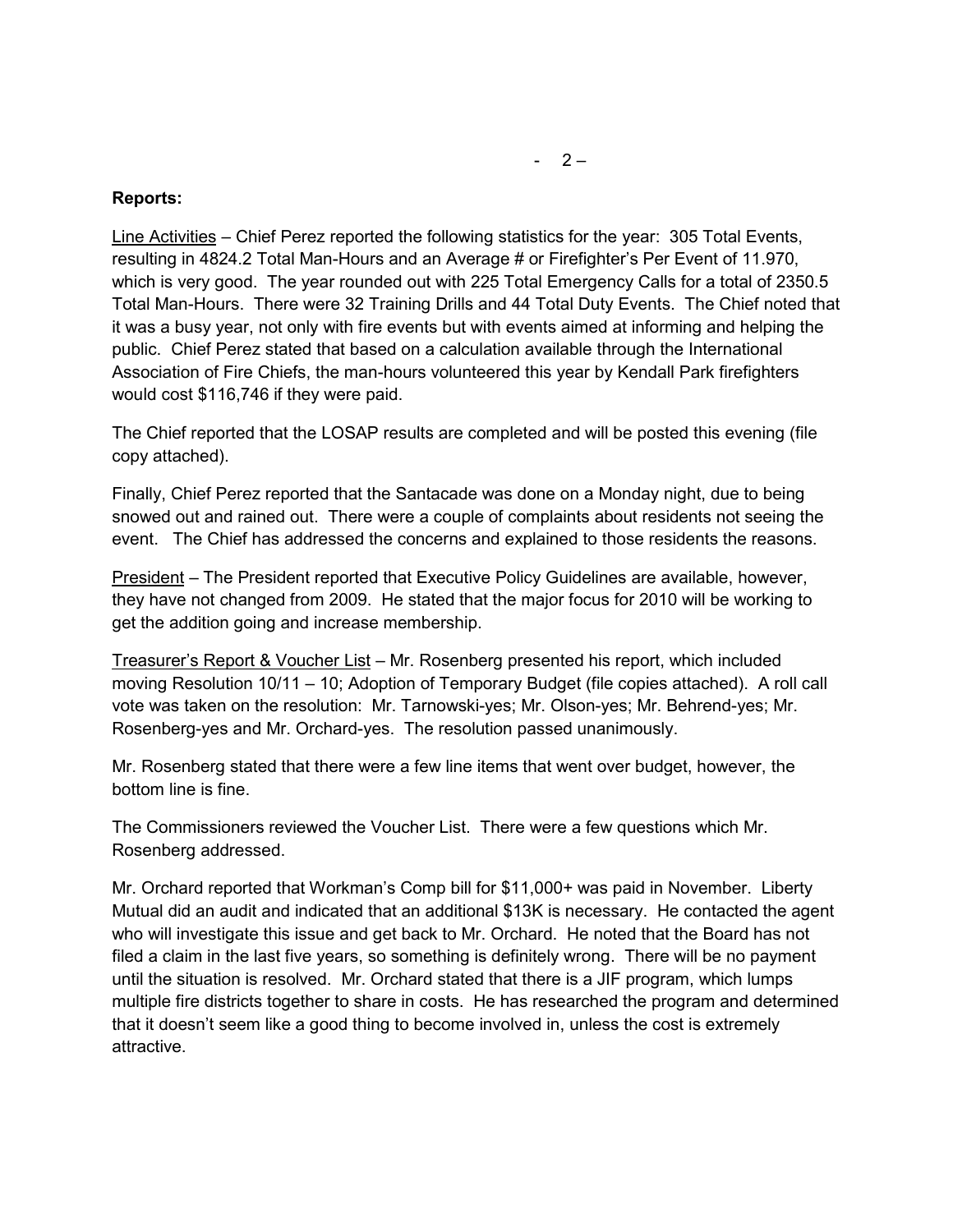Secretary – nothing to report.

Fire Coordinator – Mr. Corris presented his report (file copy attached) and noted the following:

- Truck 224's pump problems were identified and associated costs documented. The Board will need to decide how to proceed.
- The Rehab Shelter was ordered. In addition, a misting pan was ordered and it was delivered and waiting for the Squad to pick it up.
- The contract for the Cascade System (fills bottles) needs to be signed off on; the cost is the same as last year. Mr. Corris will sign off but payment will not be made until next month's meeting.
- The contract to Waterway for hose and ladder testing is due in March. Mr. Corris will sign off on it and payment will be made after the budget is approved in March.

Chairman – Mr. Orchard presented a letter from Mr. Braslow (file copy attached) indicating that a resolution authorizing purchase of fire apparatus was not necessary. Only the minutes need to reflect the vote of the legal voters.

Mr. Orchard opened a discussion on what to do about Truck 224. The cost to make the Hummer road worthy would be about \$7500: \$3388 for the pump, \$3500 for tires and \$600 for switches. Chief Perez stated that amount of time the truck is used, does not warrant the cost to repair it. He noted that both Monmouth Junction and Franklin Park have brush trucks, which could be pressed into service if necessary. The Commissioners discussed the advantages and disadvantages of repairing the vehicle. They also discussed whether the unit should be replaced with a new vehicle or a used one.

Chief Perez and Mr. Corris will do some research on options available and bring them to next month's meeting.

Standing Committee Reports –

*Fire Company Liaison –* nothing to report.

*Rescue Squad Liaison –* Bill Kennedy is the new president.

*Public Relations –* nothing to report.